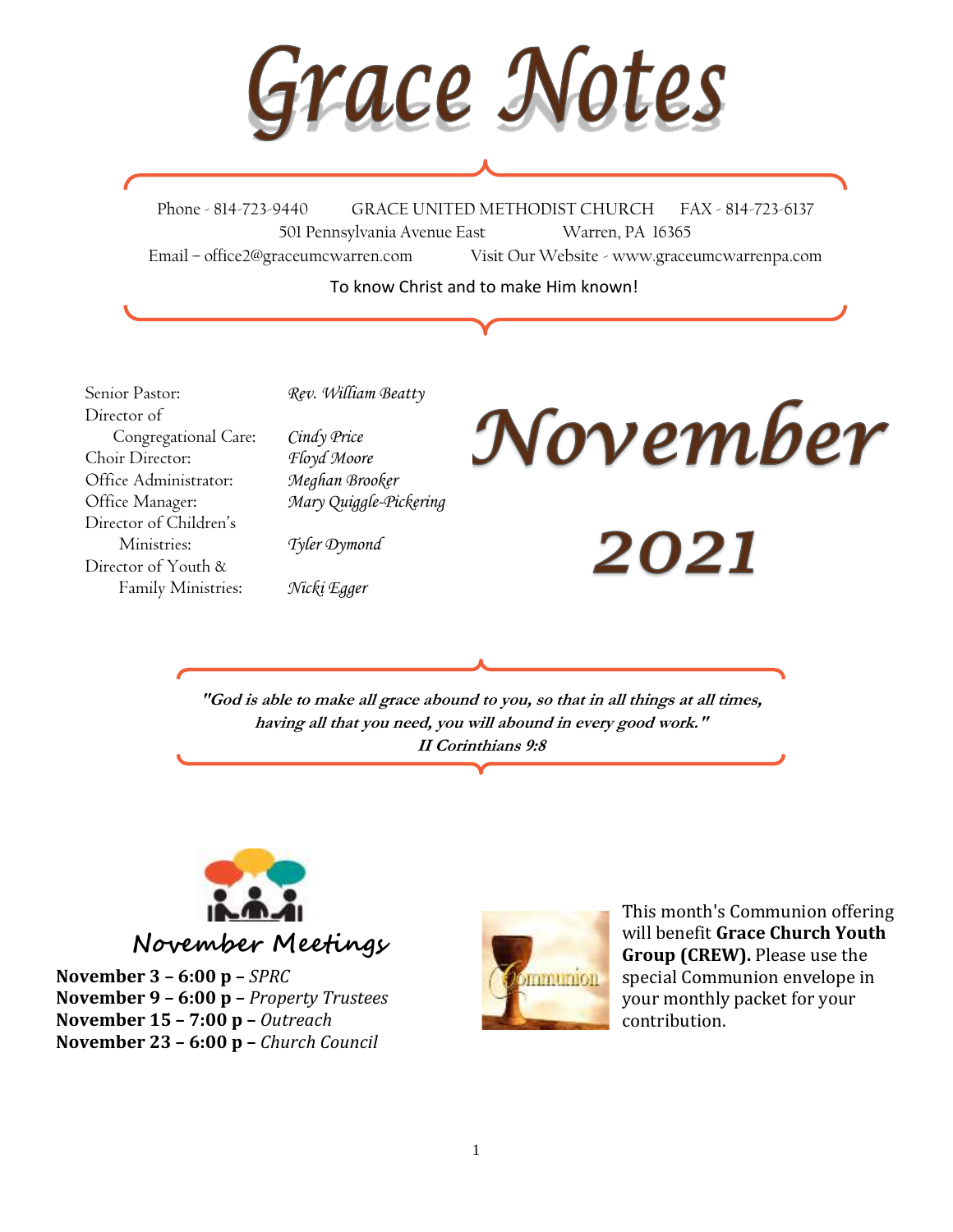



*Will bring love, hope, and peace to me Yes, and every night will end and every day will start With a grateful prayer and a thankful heart*

So begins the song "Thankful Heart" from *A Muppet Christmas Carol*. Fun fact, when Michael Caine took on the role of Ebenezer Scrooge for this puppet-ed adaptation, he chose to act as if he were a part of the Royal Shakespeare Company, and not on a stage surrounded by… puppet pigs and frogs and…other creatures.

Every night will end and every day will start with a grateful prayer and a thankful heart.

Would that we could all learn that lesson. Let's hope that we don't have to go through the trials and tribulations that Scrooge had to experience!

What does it mean to have a Thankful Heart?

*Do not be anxious about anything, but in every situation, by prayer and petition, with thanksgiving, present your requests to God. And the peace of God, which transcends all understanding, will guard your hearts and your minds in Christ Jesus.* (Philippians 4:6-7)

Thankfulness comes from within. It's not something that happens to us or something that is bestowed upon us – it's a conscious choice that we make. To be thankful is to be aware of God's blessing on your life. To be thankful is to be present in each moment – not lamenting over the past or longing for the future – but simply to BE. To be present with God. To be present with other people.

I read a tweet the other day:



"In every situation," Paul said, "do not be anxious about anything…by prayer and petition, with **thanksgiving**, present your requests to God."

What are you thankful for today?

In Christ's Love, Pastor Bill

#### **Choir Notes**



("Tis the season to be jolly…) I

Here we are in November and December with celebrations every Sunday! November starts with All Saints Day and communion. We will remember and celebrate the lives of many people who've made a difference in our lives.

The second Sunday in November, the 14th, we will celebrate and honor our veterans.

On November 21 we will thank our Creator for his many blessings, both mundane and miraculous. Start you list early; "The love of God is greater far than tongue or pen can ever tell". That's how songwriter Frederick M. Lehman started his song titled "The Love of God". (Google it, then sing it!)

Advent starts on November 28 with the sermon series "The Gift exchange; worry + God = Peace". The choir will also be involved in our preparations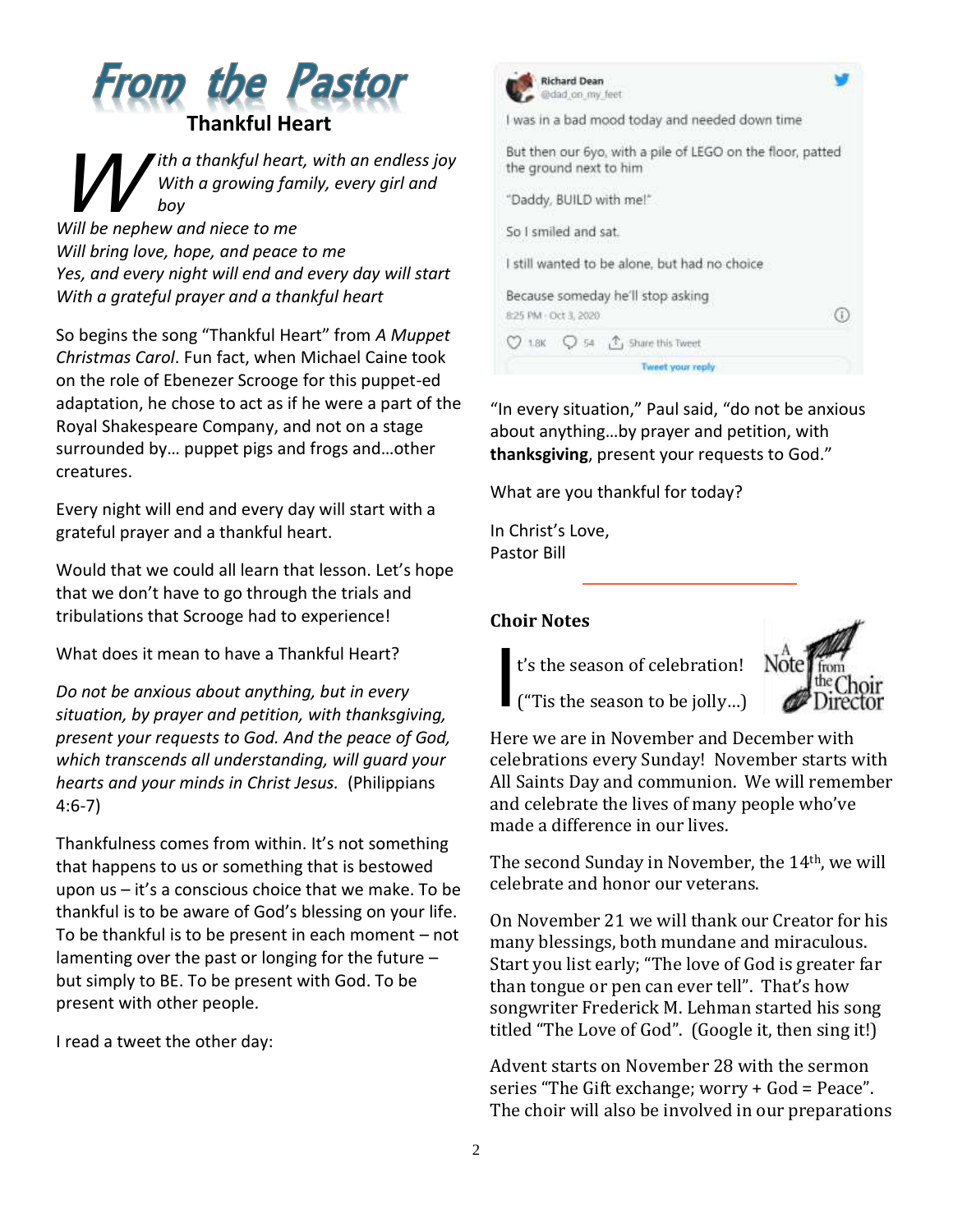leading up to our Christmas Eve celebration.

December 5 continues with our Advent celebration, communion, and "The Gift Exchange; hurt +  $God = \text{healing}$ "

Mark your calendars for the third Advent Sunday! (the *second* Sunday in December.) We will worship in the morning with "The Gift Exchange;  $grief + God = joy''$ .

### *Our annual Christmas Concert will be presented on Sunday, December 12, at 4:00 p.m., followed by a great cookie and punch reception. No tickets required, just come early for a good seat!*

Our celebration on December 19 will be memorable with "The Gift Exchange; sin + God = forgiveness"

Christmas Eve (Friday, December 24) we will have two opportunities to celebrate, with the contemporary service at 7 p.m., and the traditional celebration starting at 11 p.m.

December 26 offers the opportunity to worship together as one church at 10 a.m.

We have eight Sundays and a concert and 2 Christmas eve opportunities to celebrate with us here at Grace. Let's worship our Lord together!

> Floyd Moore [amfm123@verizon.net](mailto:amfm123@verizon.net) 814-723-4694



# *ALL THESE LITTLE LIGHTS*

e take for granted all the light that electricity provides until we don't have it.  $\odot$  I don't know how many times I have walked into our bathroom (no windows) and closed the door behind me as I reach for the light switch only to end up in absolute blackness. This e take for granted all the light that Thank<br>electricity provides until we don't have soon!<br>it. @ I don't know how many times I

happens if a storm comes through during the day and I don't need any electric light to walk from room to room. One pinpoint of light in that small room would be all I need to keep me from cracking my shin on the toilet!

We can be those little lights of Christ in the world of darkness. If you think that one person won't make a difference, I beg to differ! Turn off a tiny pen light in a dark room and you will see how significant that tiny beam is. If each of us would light up someone's life every week, the combined light of our love would reflect Jesus' light out in ever increasing circles.

Write a note or phone a friend or someone who hasn't been in church recently. Offer to drive a neighbor, pick up groceries, rake leaves, move patio furniture or bake cookies. Encourage others to do likewise. As all of these points of light accumulate, a whole beam of light will begin to sweep the area!

Be infectious with kindness and grace!

Cindy Price

am so excited to be taking in this opportunity and role as the children's ministry director. We have many I



events and a few outings under ways for the coming months. Our mission is to engage and engross the children in the ways of the church and fellowship with people of all ages. A lot of our events will require volunteers!

If you would like to be on our volunteer email chain or stay up to date on what events/activities we will be having please email me at [tyler@graceumcwarren.com](mailto:tyler@graceumcwarren.com)

Thank you so much, I look forward to seeing you all

Tyler Dymond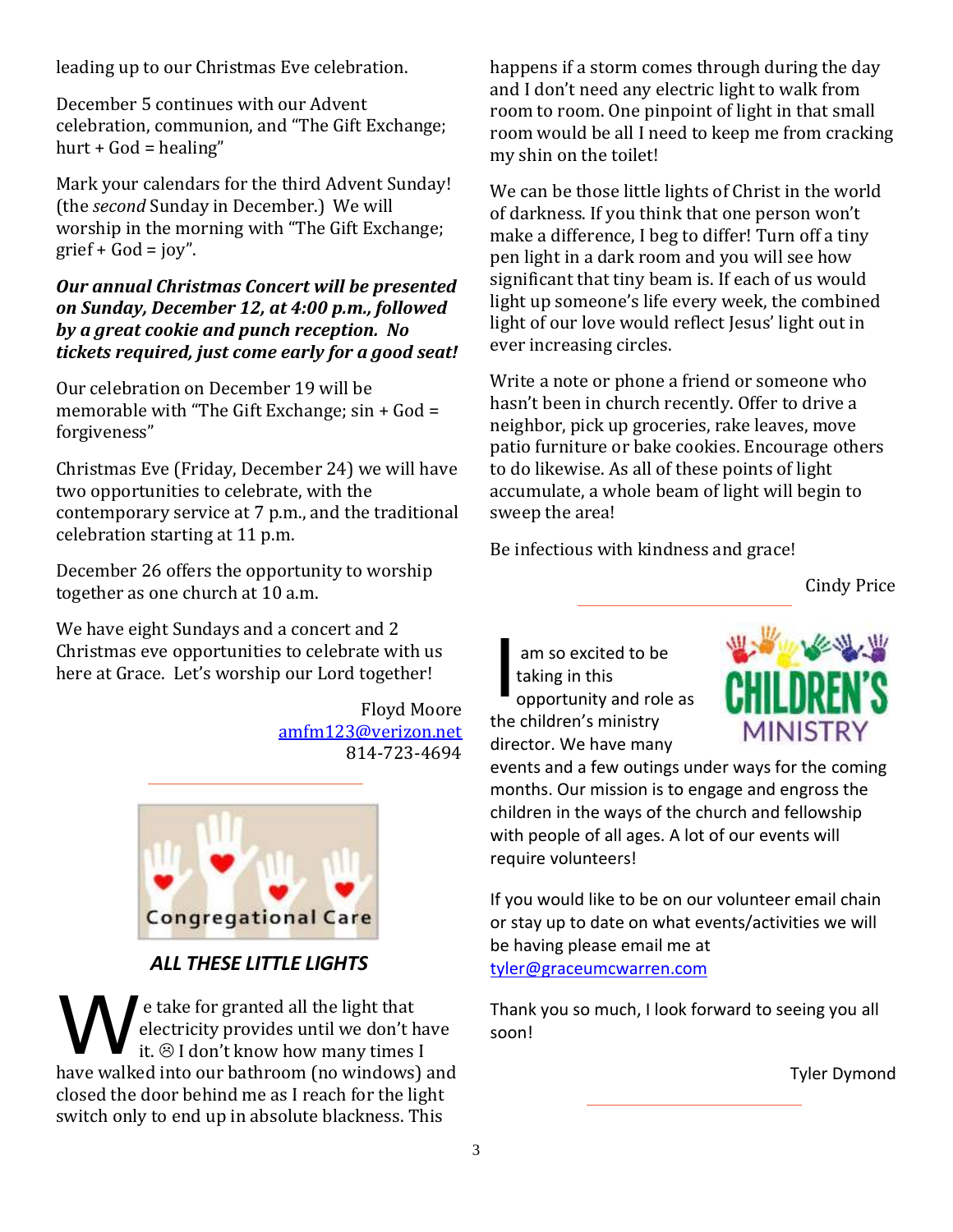

ur "community helper" unit in October was a big success. We would like to thank the Warren Police Department and Warren Fire Department for visiting us at school and showing us their vehicles and teaching us what to do in an emergency. We were blessed with two beautiful sunny days and the kids were beyond excited to sit in a police car and fire engine and see all the tools our community heroes use! O

Halloween is now behind us and we have been talking about fall and how our animal friends prepare for winter. The three year- old class will bring in their teddy bears and we will teach them how to hibernate. The afternoon class is busy with cool art projects, a pumpkin science experiment and fun language arts games with Mrs. Lynds.

November will bring more fun as we learn about Thanksgiving, play in our teepee and sail on the Mayflower. The month will conclude with our Thanksgiving feast where we will share thanks for all of our blessings.

There aren't enough words to express our appreciation for all the support you have given our program over the years. Please continue to hold our teachers and children in your prayers as we continue to implement the COVID-19 protocols to keep everyone healthy & safe!

We want to wish everyone a wonderful November and Happy Thanksgiving!

Trish Gentilman & Jen Lynds

ow that spooky season is over, we are entering November, which means it is a time to give thanks. There are plenty of things that Care with Grace is thankful for. We are thankful to GUMC for hosting us in their building. We are thankful to Pastor N



Bill for being the type of person that is willing to listen and provide guidance. We are thankful to Meghan and Mary down in the office for all the work they do to help us out upstairs. We are thankful for our Childcare board that always looks out for the best interest of the children within the daycare. We are thankful to our wonderful staff who show up day in and day out for our kids. We are thankful for our kids. Sometimes the days are rough, but the kids always make the hard days worth it. There is so much to be thankful for, sometimes I feel bad for waiting for November to remind me to truly be thankful and reflect on all that God has provided. Things do not just magically work out, they are meticulously planned and guided by God. Psalm 106:1 says, "Praise the Lord. Give thanks to the Lord, for he is good; His love endures forever."

Marc Merchant – Director



**During Worship** *9:30 a.m. (0-2 yrs.) 11:00 a.m. (0- 5 yrs.)*  **November 7 – Anna Peterson November 14 – Becky Fuller November 21 – Anna Peterson November 28 – Becky Fuller**



The Grace Church Food Pantry is well stocked on everything and does not need anything at this time. Thank you for your generosity!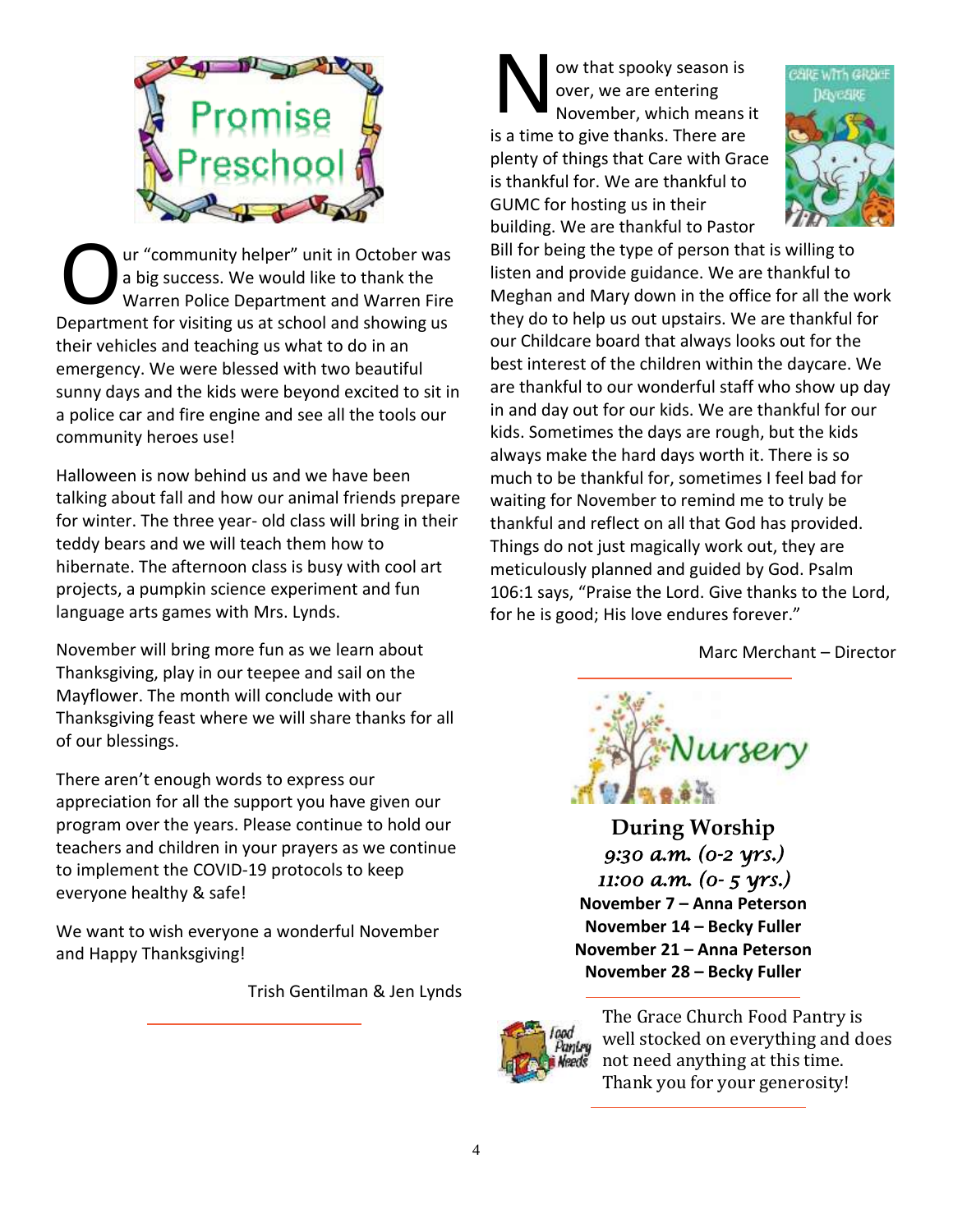### **Flock Talk**



*"Enter His gates with thanksgiving and His courts with praise; give thanks to Him and praise His name." Psalm 100:4*

ow often we see Thanksgiving on the calendar and our minds steer toward plans, grocery lists and even a bit of anxiousness about family gatherings. Travel has been disrupted in our lives and we have become accustomed to our own comfort zones. Holidays shake us out of that! H

Some interesting studies have found a link between our gratitude and our health. The findings indicate that people who regularly attend inperson worship services have more of a tendency to volunteer in their congregations. Those who volunteer are more likely to develop close friendships within their church community. And, those who have more friends report feeling more emotional support, thus giving them a greater sense of reassurance. This is one way that participation in church activities leads to a level of better health. We feel protected and empowered at the same time.

An area that appears to have room for a little more help is "getting people through the doors". Not only does it give us the opportunity to meet the needs of others, but it also allows us to have a special outreach for young people who are less inclined to attend religious activities.

Simply encouraging people to gather with one another can help them to develop a more positive outlook on life. That can be one of the first steps in recharging our health and being fully invested in our attitude of gratitude for God!

Enthused for all, Sue Toombs, Lay Leader

#### **HOPES**

<u>In Honor of</u>

**For: Pastor Bill By: Pete & Marge Smith**

## **Our budget the month of September 2021:**



*Other income consists of funds from Sunday School, Room Rental, Bible Studies, Literature Tables, Fitness Ministry, and Misc. Income.*

|                           | and Misc. Income. |           |  |  |  |
|---------------------------|-------------------|-----------|--|--|--|
| <b>BUDGET</b>             | 2021              | 2020      |  |  |  |
| <b>Other Income:</b>      | 73.00             | 22.00     |  |  |  |
| Offerings &               |                   |           |  |  |  |
| <b>Tithes</b>             | 25,835.71         | 25,285.37 |  |  |  |
| <b>Total Income</b>       | 25,908.71         | 25,307.37 |  |  |  |
| <b>Number of Sundays:</b> | 4                 | 4         |  |  |  |
| Borrowed                  | 0                 |           |  |  |  |
| <b>Expense:</b>           |                   |           |  |  |  |
| <b>Staff Parish</b>       | 23,504.86         | 23,530.06 |  |  |  |
| <b>Trustees</b>           | 7,120.25          | 6,069.00  |  |  |  |
| <b>Ministry</b>           | 4,299.09          | 4,483.65  |  |  |  |
| <b>Total Expense</b>      | 34,924.20         | 34,082.71 |  |  |  |
| Attendance:               | 1,067             | 818       |  |  |  |

#### **Connectional Apportionments**

**Obligation-** 3,334.83 **Paid to date** 30,013.47 Ahead (Behind) 0 Percent of year to date paid 75%

**His income:** Was \$601.34 higher in September 2021 compared to September 2020 **Our expenses:** Were \$841.49 higher in September 2021 compared to September 2020

We praise God for the generous gifts and offerings given.

Submitted by: Brian A. Jurkowski, Finance Chair

My gratitude and appreciation to Pastor Bill, my

church family, my immediate family and friends for all the prayers, cards and help during my recent escapades. Our Dear Lord is hearing these prayers. I am healing well. I do have a few



months of therapy for balance and strength. Thank you all so very much. Love in Christ, Carole Schoenborn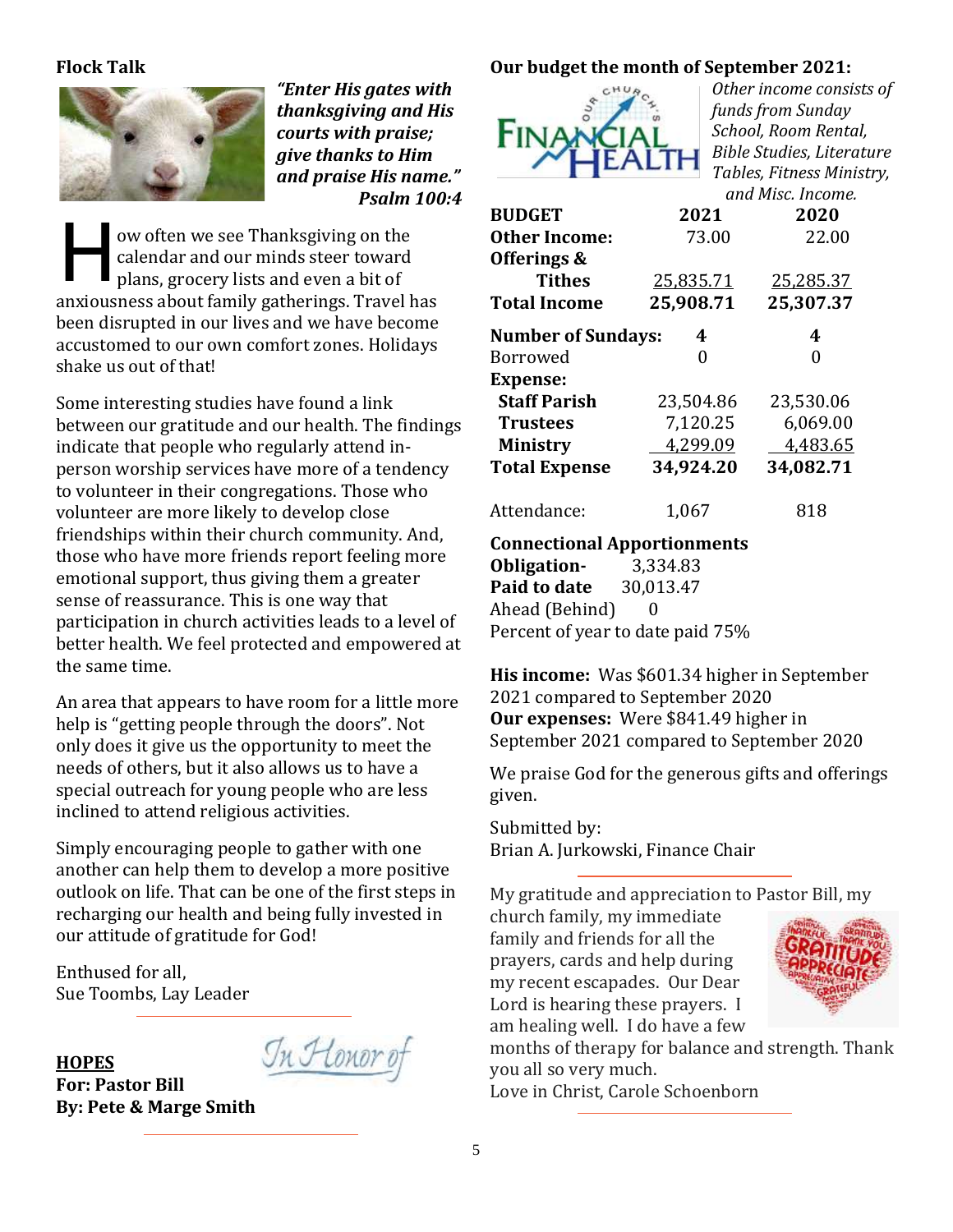**Memorial For: Samuel B. Reed By: Lori Toth**



## **Music Memorial For: Will Mead By: Audrey Cable**

We want to say thank you to everyone here at



Grace Church for the kind words and encouragement you have given to us. We are truly grateful to be serving here with you! We appreciate the gifts - especially

those that were given in our name to help others to the HOPES fund and to Child Find. Again - thank you all so much!

Pastor Bill, Lori, Rachel and Elie

The Outreach team will be hosting a rummage sale at Grace on November 6th



from 8 am until 2 pm to raise funds for Heifer International. Clear out some space and donate your usable items. Kids clothes are welcome, but please no adult clothes. You can drop off items on Thursday November 4th from 5 - 7 pm and Friday November 5th from 4 -6 PM. **Please drop off only at these times.** Please contact Chuck Keeports @ 814-688-8534 for more info.

**Stuff We Don't Like To Talk About** Bible Study will begin on Monday, November 1st. We will use



the book *Confronting the Controversies: Biblical Perspectives on Tough Issues* by Rev. Adam Hamilton as a starting point for our conversations. The book will be available on the first day of class or can be ordered online.

The study will be offered at the following times: Monday Mornings 9:30-11:00 (Eaton Parlor) Monday Evenings 6:30-8:00 (Eaton Parlor) Tuesday Nights 8:30-10:00 (Zoom only)

Contact Pastor Bill for more information, to get a book or to get the zoom link for Tuesday evenings. Operation Christmas Child is an amazing outreach



to touch the lives of children who need Christ's love! The impact of these gifts is being felt around the globe! Please help by filling an average-sized cardboard

shoebox. Also, we have pre-printed boxes on order and will have them by November 13. Shoebox collection week is November 15-22, 2021. Please have your box to the church by November 22 so we can deliver them. If you don't have time to pack a box, feel free to donate money for gifts and shipping of the shoeboxes.

Did you know that just one week ago, October 25<sup>th</sup>, there were two months remaining until Christmas? Don't shoot me; I'm only the messenger. This year, the first Sunday of Advent is November 28th. The word Advent means "the coming" or "the arrival". During the four weeks prior to Christmas, the church celebrates the anticipated arrival of Jesus – both at Christmas, as the infant King, and at the Second Coming of Christ as King of kings and Lord of lords.

Beginning Sunday, November 14th, Advent devotional books will be on a table at the back of the sanctuary. This year's booklet is **Joy to the World** by



John Piper. This devotional is a bit different in that it starts on December 1st, rather on the first Sunday of Advent, November 28<sup>th</sup>. (But you may read the preface and the introduction sometime between 11/28 and 11/30. Please take one for yourself, or for you and your family, and if you know of others who might like to have one, please take one to them. If you are unable to come to Grace Church to pick up your copy in person, please let the church office staff know, so that they can get one to you.



**Items for the December Newsletter need to be delivered to Mary in the office [mary@graceumcwarren.com](mailto:mary@graceumcwarren.com) by Monday, November 15. Thank you.**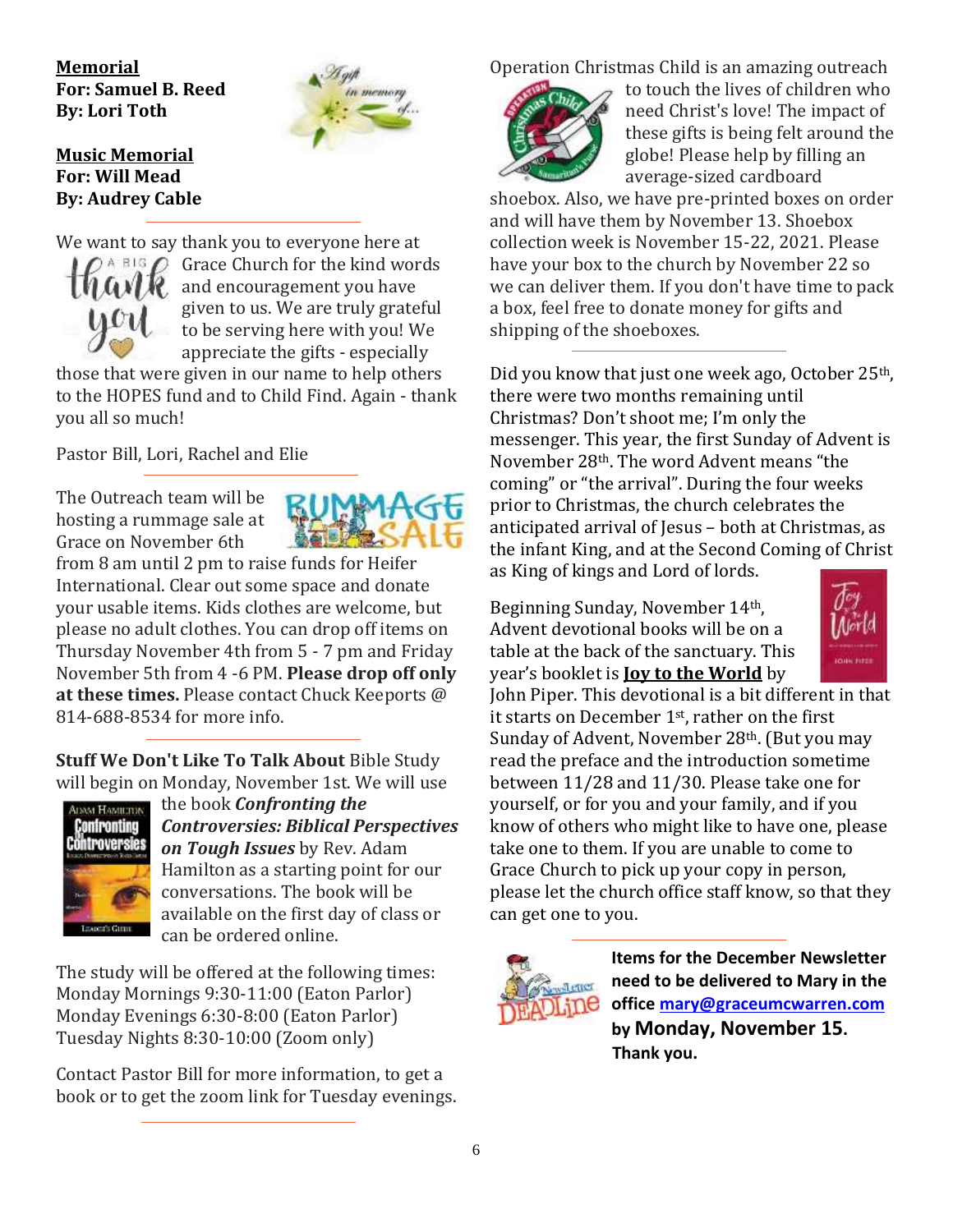

**November 1 – Rebecca Gnage November 2 – Marge Smith November 3 – Megan Curren, Kevin Werner November 4 – Lilly Berdine, Casey Eaker November 5 – David Cassidy, Nichole Webb November 6 – Paige Conklin, Caleb Hellman, Lois Strycula, Gary Trisket November 7 – Melinda Johnson, Kimberly Messinger, Jan Moore November 9 – Nicki Egger November 10 – Rick Gnage, Carol Mead November 11 – David Hunter November 12 – Melissa Tatarski November 13 – Dorothy Robinault November 14 – Becky Culbertson, Madison Manelick November 15 – Ken Brady, Lynda Grey, Nancy Johnson November 16 – Alli Jerman, Linda Tuttle November 17 – Chris Ei, Charles Keller, Addyson McManigle, Erick Shafer, Alicia Vavala November 18 – Barbara Gelotte November 19 – Chad Ball, Sarah Nolan, Kayla Randolph November 20 – Jacob Moore, Robert Tuttle, Emmet Yaegle November 22 – Chuck Keeports November 23 – Colby Fry November 24 – Trish Gentilman November 25 – RuthAnn Dennis, Janey Ickert, Heather Morrison November 27 – Deanna Hahn, Bucky Knapp November 28 – James Babcock, Melanie Barrett November 29 – Martha Anderson, Patrick Jerman, Marshall Johnson, Charmaine Pearson, Jakob Rodoski, Elishia Wurst**

**November 30 – Lucas Green, Dominic Zaffino**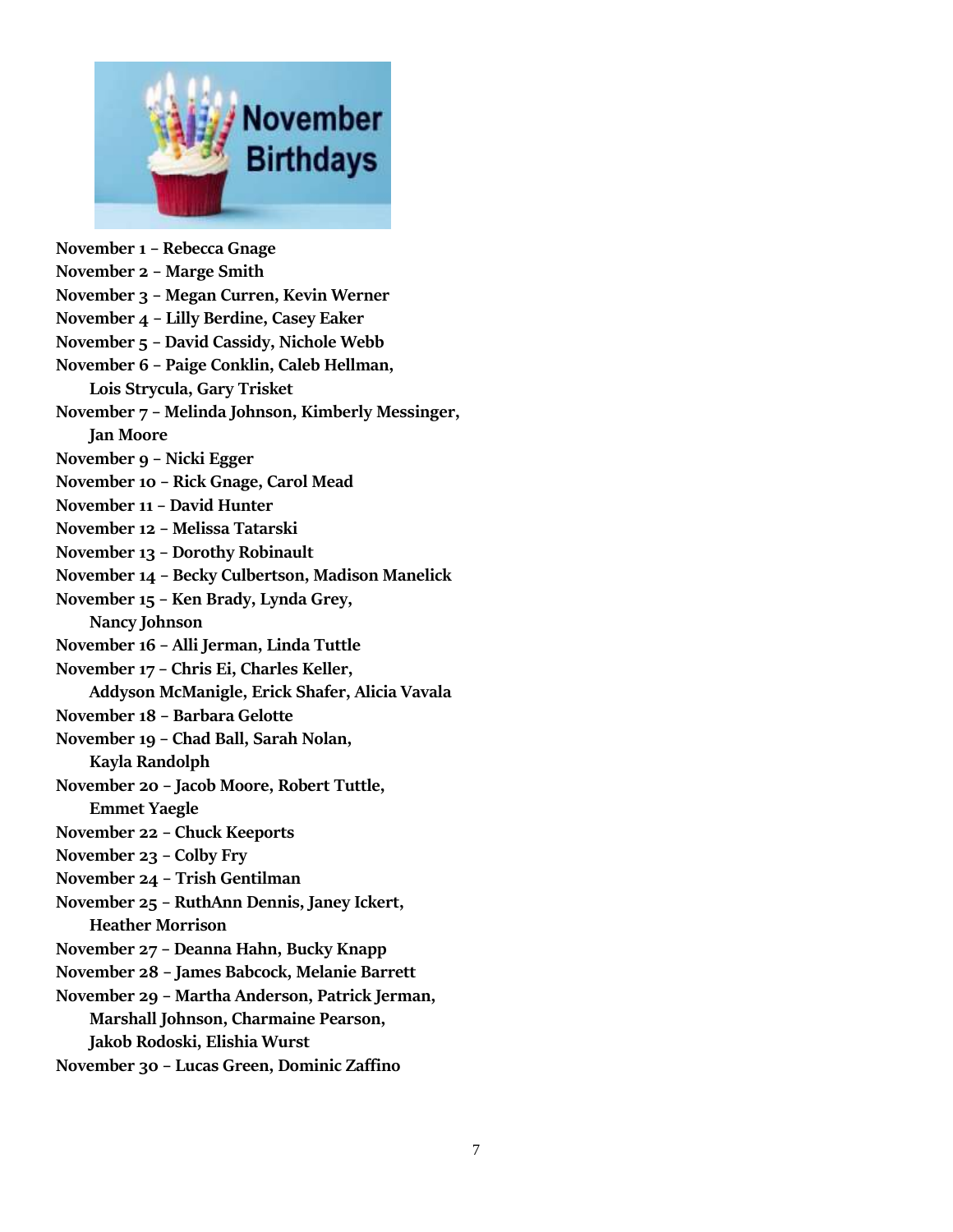L

| <b>SUNDAY</b>                                                                                    | <b>MONDAY</b>                                                                                                                      | <b>TUESDAY</b>                                                         | <b>WEDNESDAY</b>                                                                                                       | <b>THURSDAY</b>                                                                                                                                              | <b>FRIDAY</b>                                                                                                                                                                                          | <b>SATURDAY</b>             |
|--------------------------------------------------------------------------------------------------|------------------------------------------------------------------------------------------------------------------------------------|------------------------------------------------------------------------|------------------------------------------------------------------------------------------------------------------------|--------------------------------------------------------------------------------------------------------------------------------------------------------------|--------------------------------------------------------------------------------------------------------------------------------------------------------------------------------------------------------|-----------------------------|
|                                                                                                  | 9:30 a Stuff Bible<br>Study<br>6:30 p Stuff Bible<br>Study                                                                         | $\overline{2}$<br>8:30 p Stuff Bible<br>Study                          | $\overline{\mathbf{3}}$<br>7:00 a Men's Prayer<br><b>Breakfast</b><br>$6:00 p$ SPRC<br>6:30 p C.R.E.W.<br>7:00 p Choir | $\overline{4}$<br>5:00 p Rummage<br>Sale Drop Off<br>6:00 p Disciple III<br>6:00 p Praise Team                                                               | 5<br>10:30 p Yarn<br>Angels<br>4:00 p Rummage<br>Sale Drop Off                                                                                                                                         | 6<br>8:00 a Rummage<br>Sale |
| $\overline{\mathbf{7}}$<br>8:30/9:30/11:00 a<br>Worship<br>9:30 a Agape<br>9:45 a Sunday School  | 8<br>9:30 a Stuff Bible<br>Study<br>6:30 p Stuff Bible<br>Study                                                                    | 9<br>6:00 p Property<br><b>Trustees</b><br>8:30 p Stuff Bible<br>Study | 10<br>7:00 a Men's Prayer<br><b>Breakfast</b><br>6:30 p C.R.E.W.<br>7:00 p Choir                                       | 11<br>6:00 p Disciple III<br>6:00 p Praise Team                                                                                                              | 12<br>10:30 p Yarn<br>Angels                                                                                                                                                                           | 13                          |
| 14<br>8:30/9:30/11:00 a<br>Worship<br>9:30 a Agape<br>9:45 a Sunday School                       | 15<br>9:30 a Stuff Bible<br>Study<br>12:00 p Caregivers'<br><b>Support Group</b><br>6:30 p Stuff Bible<br>Study<br>7:00 p Outreach | 16<br>8:30 p Stuff Bible<br>Study                                      | 17<br>7:00 a Men's Prayer<br><b>Breakfast</b><br>6:30 p C.R.E.W.<br>7:00 p Choir                                       | 18<br>6:00 p Disciple III<br>6:00 p Praise Team                                                                                                              | 19<br>10:30 p Yarn<br>Angels                                                                                                                                                                           | 20                          |
| 21<br>8:30/9:30/11:00 a<br>Worship<br>9:30 a Agape<br>9:45 a Sunday School<br>4:00 p Watson Home | 22<br>9:30 a Stuff Bible<br>Study<br>6:30 p Stuff Bible<br>Study                                                                   | 23<br>6:00 p Church<br>Council<br>8:30 p Stuff Bible<br>Study          | 24<br>7:00 a Men's Prayer<br><b>Breakfast</b><br>6:30 p C.R.E.W.<br>7:00 p Choir                                       | 25<br><b>Office Closed</b>                                                                                                                                   | 26<br><b>Office Closed</b><br>10:30 p Yarn<br>Angels                                                                                                                                                   | 27                          |
| 28<br>8:30/9:30/11:00 a<br>Worship<br>9:30 a Agape<br>9:45 a Sunday School                       | 29<br>9:30 a Stuff Bible<br>Study<br>6:30 p Stuff Bible<br>Study                                                                   | 30<br>8:30 p Stuff Bible<br>Study                                      |                                                                                                                        | <b>CARE WITH</b><br><b>GRACE DAYCARE</b><br>is open Mon-Fri<br>from 6:30 am to<br>5:30 pm located on<br>the first floor<br>(nursery) and the<br>second floor | <b>PROMISE</b><br><b>PRESCHOOL</b><br>is open Sept-May<br>Mon, Wed, and<br>Thurs from $9:00 -$<br>11:30 am (3-year-<br>olds) and 12:30 -<br>3:00 pm (4- year-<br>olds) located on<br>the ground floor. |                             |